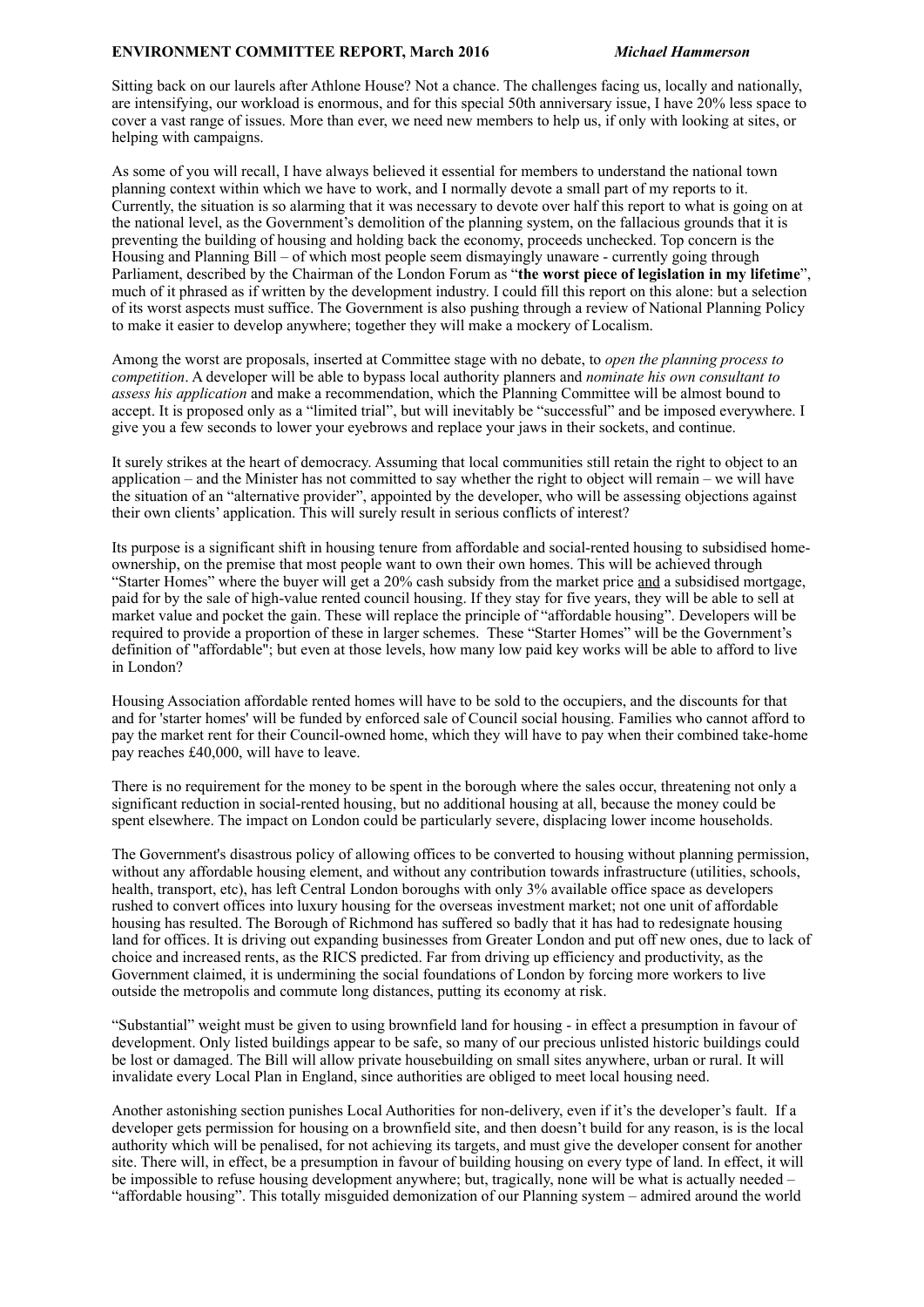– will cause incalculable harm, exacerbate present problems and create new ones. It will encourage developers to avoid brownfield, build on greenfield, and put even more pressure on the urban working poor. There is no effort to address the issue of land banking. Lewis Carroll; George Orwell; eat your hearts out.

Planning is meant to give certainty; the Bill will bring great uncertainty, and is in effect a change from a plan-led system to a developer-led system, despite all its fine words. The planning process has been the strongest protection for the holistic living and working, historic and natural environment; this puts it all in danger.

On local impact, a senior Camden Councillor calls it a "dreadful bill", and cites the main concern as its impact on communities. "Many of my constituents in social housing are low-paid and public sector workers... [who] need to be well distributed throughout, and within easy striking distance of, London. The 'Pay-to-Stay' approach, unless a there is a taper from say c£70,000 (less than the earnings required to afford a mortgage for one of the so-called affordable 'Starter Homes') poses a real danger that workers will reduce hours to keep below the threshold and be unable to save to buy a place of their own, and will drive out middle-class income households contributing to London's economy. The forced-sale of Council homes will empty out inner City areas; it will deplete stock and, once a windfall has been pocketed, the property may simply be rented out to the highest bidder." It will "increase the availability of private sector market homes only in high-cost areas, to middle-class households already dedicating large percentages of their salaries to maintain a roof over their heads. The consequences will be depleting electoral registers, less spending power for small local shops and businesses and the evening economies that make London the place it is, as well as being a threat to London's resilience."

In speaking to practitioners in every field, private and public, the same words are used: "disaster" and "madness". The Bill is meeting massive cross-party resistance in the Lords, and many amendments and deletions are being fought determinedly. We have ourselves lobbied local peers, who have agreed to help in whatever way they can. Ideally, it needs to be consigned to the scrap-heap.

The Government has also launched a "consultation" on yet another ludicrous idea "to support the delivery of new homes", by allowing householders to add "a limited number of storeys" to existing buildings in London again without the need for planning permission, "while protecting open spaces and the Green belt": nothing about Conservation Areas and little about historic buildings. How this will ensure one single one unit of new housing, rather than simply larger houses, is unclear.

The real source of our housing problems comes out in a report for Hackney by BNP Paribas on the developers' viability assessment for the Bishopsgate Goods Yard. It found that the developer could have afforded three times as much affordable housing as they claimed. BNP described it as "extremely concerning", and the Mayor of Hackney said: "This exposes the shoddy, downright misleading viability assessment on which the developers base their case. It identifies 'distortion' and a 'lack of transparency' throughout the developer's assessment, argues they have ramped up their costs and downplayed profits, and predicts our communities would be shortchanged by the s106 money offered. These proposals[are] based primarily on cashing in on luxury flats way beyond the means of most Hackney residents." Permission would have been refused – but the Mayor of London has called it in, and he has so far approved every refused development called in by him.

Meanwhile, a *Guardian* investigation in December showed that Britain's biggest housebuilders hold landbanks for 615,000 new homes, four times the total built in Britain in the past year. It is well-known that developers are sitting on unimplemented consents for 400,000 new houses (270,000 of them in London), and that there are 700,000 housing units nationwide which are vacant, largely because VAT on repair and restoration is 20%, while on new build it is zero. Addressing these issues alone could resolve the short-term housing crisis and avoid the progressive destruction of our planning system, greenfield sites and environment, as happened in Ireland. And, ironically, the Mayor's Annual Monitoring Report shows that London's market housing target was exceeded; unfortunately, few people can afford the type of homes actually built, and delivery of social rented homes has been half the target rate. It is patently not the Planning System which is failing us.

I make no political comment. Longer-term members will recall me being equally critical of successive governments' planning policies. To continue the tradition set in my last report of using Biblical quotes, the last Government "chastised us with whips"; this one is "chastising us with scorpions".

----------

To summarise the enormous amount of work your Planning Group has achieved over the past quarter in 1,200 words is impossible, and only a few major issues are covered this time:

**The old Richardson's, Archway Road**: This has now been given permission. We worked closely with Cllr Morris and local residents to negotiate with Haringey and the applicants over certain details. While we generally supported the development, we expressed concerns as to whether the new basement working space would be adequate. There was concern locally over arrangements for servicing and deliveries to the new supermarket, and when the Construction Management Plan is consulted upon, we will support local residents' requests that delivery vehicles will not be allowed to stand in Causton Road or Cholmeley Park. 26 flats will be provided, but while the developer will give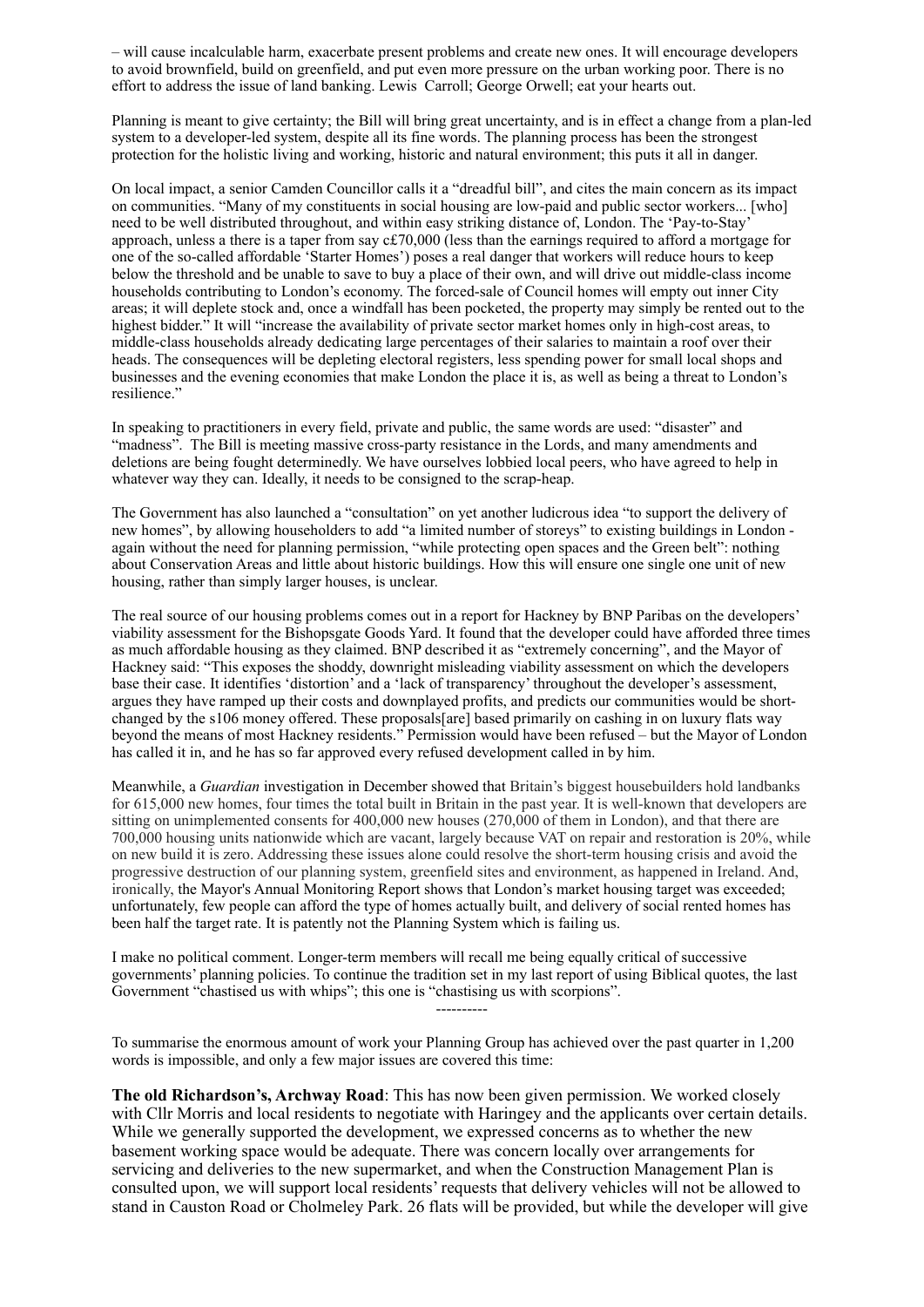£255,000 towards affordable housing elsewhere in the borough, it is unlikely that any will be in Highgate, where it is fact badly needed.

**Closure of Pond Square public toilets:** Our campaign to prevent a second attempt in ten years to close this essential village amenity, with 88,000 annual visits, has been vigorously led by Andrew Sulston, who produced a detailed discussion paper (which you can read on our website) and organised two public meetings, one addressed by Camden officers who made clear that the Government cuts being forced on Camden – 57%, or £78 million by 2017, their budget halved in a decade - and other local authorities are so severe that decisions like this have to be made. The meeting at 10a was well-attended and we emphasised that closure should be a very last resort and that several viable alternatives need to be worked through carefully. A "Community Toilets Scheme", where local traders would be paid £750 a year to make their facilities available to the public, is probably not viable. Camden may be amenable to an entry charge: less than ideal but this could save the facility. The campaign continues.; please let us know if you would like to help.

More cheering is news that the **Winchester Pub, Archway Road,** has had a reprieve. Having got permission to convert the upper and rear part of the building into ten flats, retaining most of the ground floor for the pub, a new application added a second flat to the ground floor, while staying below the limit where an affordable housing contribution would be necessary – and also, in our view, making the pub unit unviable, raising concern that it would then close and be converted to flats in turn. However, local residents succeeded in getting the pub designated as an Asset of Community Value, meaning that, if it came on the market, they would have first opportunity to buy it. Thanks to substantial local opposition, Haringey refused the new application, and it appears that the prospective tenants, the London Pub Company, have also pulled out, for unknown reasons.

The Society objected on several grounds:

- The Winchester is a focus of the Archway community, regenerating at last after many years' decline and blight, as shown by its having been declared an Asset of Community Value;

- the original permission was willingly agreed by the developers and Haringey, and there is no justification for seeking a bigger scheme;

- the applicant's claim that national legislation requires economic growth to be overridden by the need for housing is not correct, and their claim that the site is "brownfield land" is unsupportable;

- the Victorian publican's office and bar are unique in the area and must be restored.

**Removal of the Archway Station Gyratory System:** there is growing realisation across a wide area that Transport for London's proposals for the Archway gyratory will cause serious permanent traffic disruption over a huge area, from Holloway to Finchley. Richard Webber, who has been leading on this for us (and whose full response for the Society is on our website), writes:

"Gyratory one-way systems are common in London. Many were introduced in the 60s and 70s, including one which used to operate in Highgate Village. Today the fashion is to improve town centres by removing them, Islington's decision to remove the one at Archway gyratory being the most recent.

"Whereas Islington's original design provided for buses and cyclists to have exclusive access to Highgate Hill outside Archway tube entrance, the cycling lobby succeeded in removing buses from this area and scattering the stops serving passengers up Highgate Hill and Archway Road to multiple locations, in different directions from, and further away from, the station. Where now you can jump on the first of a 210, 271 or 143 to the Village or a 43, 134 or 263 to Archway Road, now you will have only one or two of these leaving from any individual bus stop, a major inconvenience to bus passengers.

"Further, Islington's decision to build affordable homes on land currently leased as the Archway bus terminus now requires the section of the Archway Road originally designed to motorway standards to be used to park 50 buses an hour, which will now perform a U-turn below the Archway bridge. TfL's intention is to reduce to a single lane the section of the dual carriageway on which morning traffic now backs up and use the section between the bridge and Shepherds Hill as a holding bay for stationary traffic.

"A third ground for our opposition to the proposal is that it will prohibit traffic entering Archway from Crouch End from turning right into Archway Road or Highgate Hill, obliging drivers to manoeuvre through Whitehall Park, the Miltons and/or Cromwell Avenue. All this seems an unreasonable price to pay just for improving cycle access through the Archway.

"TfL's recent consultation on the buses element has given us, and Haringey, who are equally concerned, the opportunity to press for something better. Bus frequencies and running times may be unchanged; but passengers will not be able to catch many of them.

We have raised the potential problem with MP Catherine West, who advises that she has spoken directly to Transport at Transport for London to raise these issues, and that she believes it may not be too late for them to be reviewed.

Immense disappointment that our application for **Fleur-de-Lys, Grange Road**, the finest Arts and Crafts building in the whole Highgate area, for which considerable works and the inevitable basement are proposed by its new owners, to be Listed, has been rejected by Historic England in what we cannot help considering the decision deeply flawed, and, one must fear, constrained by the immense pressure they are under from Government not to do anything which will hold up developers in any way. We are particularly concerned at their unacceptably dismissive and contradictory statement that: